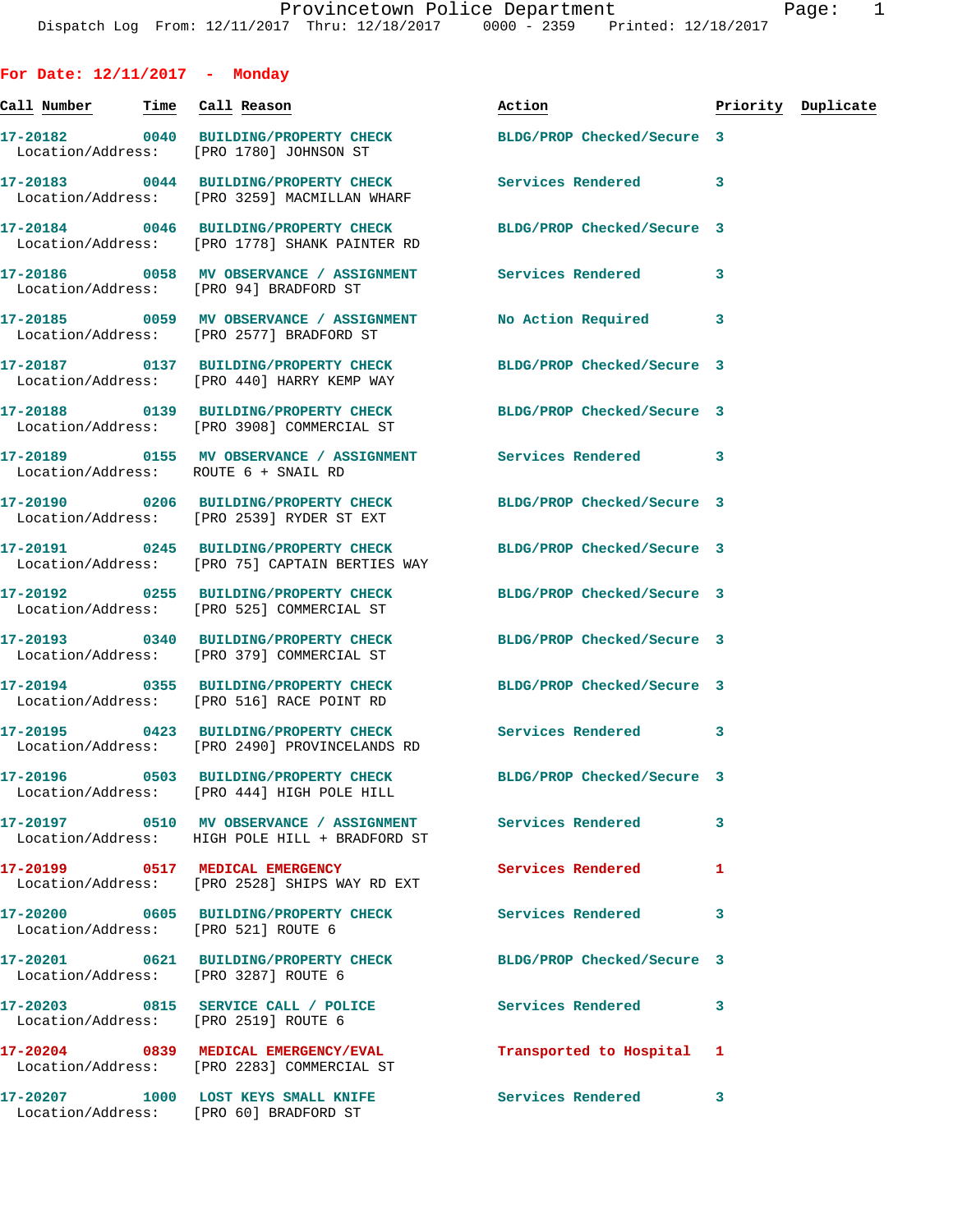|                                                                                                           | Provincetown Police Department<br>Dispatch Log From: 12/11/2017 Thru: 12/18/2017 0000 - 2359 Printed: 12/18/2017 |                            |                |
|-----------------------------------------------------------------------------------------------------------|------------------------------------------------------------------------------------------------------------------|----------------------------|----------------|
| Refer To Arrest: 17-359-AR                                                                                | 17-20208 1154 FOLLOW UP<br>Location/Address: [PRO 440] HARRY KEMP WAY                                            | Services Rendered          | $\mathbf{2}$   |
| 17-20210 1258 GENERAL INFO                                                                                | Location/Address: [PRO 2227] BRADFORD ST                                                                         | SPOKEN TO                  | 3              |
| Location/Address: [PRO 426] COURT ST                                                                      | 17-20209 1300 HARASSMENT / THREATS SPOKEN TO                                                                     |                            | $\overline{a}$ |
| Refer To Arrest: 17-359-AR                                                                                | 17-20211 1327 PRISONER TRANSPORT<br>Location/Address: [PRO 542] SHANK PAINTER RD                                 | Transferred Custody        | 3              |
|                                                                                                           | 17-20212 1406 LARCENY / FORGERY / FRAUD Services Rendered<br>Location/Address: [PRO 3179] MEADOW RD              |                            | $\mathbf{2}$   |
|                                                                                                           | 17-20213 1413 911 / GENERAL/TEST CALLS Services Rendered<br>Location/Address: [PRO 542] SHANK PAINTER RD         |                            | 1              |
|                                                                                                           | 17-20215 1452 SERVICE CALL - POLICE<br>Location/Address: [PRO 569] WINSLOW ST                                    | Services Rendered          | 3              |
| 17-20216 1501 MV STOP<br>Refer To Citation: 17-587-CN                                                     | Location/Address: CEMETERY RD + STANDISH ST                                                                      | <b>VERBAL WARNING</b>      | 3              |
| Location/Address: SNAIL RD                                                                                | 17-20217 1515 MV OBSERVANCE / ASSIGNMENT Services Rendered                                                       |                            | 3              |
| Location/Address: [PRO 3765] WAREHAM ST                                                                   | 17-20218 1527 SUSPICIOUS ACTIVITY 1991 Services Rendered                                                         |                            | $\mathbf{2}$   |
| 17-20219 1553 MV DISABLED<br>Location/Address: [PRO 2479] ROUTE 6                                         |                                                                                                                  | Services Rendered          | $\mathbf{2}$   |
| 17-20220 1627 POLICE SERVICE CALL<br>Location/Address: [PRO 34] BRADFORD ST<br>Refer To Arrest: 17-359-AR |                                                                                                                  | Services Rendered          | 3              |
| 17-20221 1645 FOLLOW UP                                                                                   | Location/Address: [PRO 3765] WAREHAM ST                                                                          | FOLLOW UP                  | $\mathbf{2}$   |
| 17-20222 1709 KEEP THE PEACE                                                                              | Location/Address: [PRO 2283] COMMERCIAL ST<br>Refer To Arrest: 17-359-AR                                         | Services Rendered          | 2              |
|                                                                                                           | 17-20223 1734 ASSIST DEPARTMENT / MUTUAL AID Services Rendered<br>Location/Address: [PRO 3728] COMMERCIAL ST     |                            | 3              |
|                                                                                                           | 17-20224 1818 BUILDING/PROPERTY CHECK<br>Location/Address: [PRO 1638] COMMERCIAL ST                              | BLDG/PROP Checked/Secure 3 |                |
|                                                                                                           | 17-20225 2131 BUILDING/PROPERTY CHECK BLDG/PROP Checked/Secure 3<br>Location/Address: [PRO 519] RACE POINT RD    |                            |                |
| For Date: $12/12/2017$ - Tuesday                                                                          |                                                                                                                  |                            |                |
|                                                                                                           | 17-20226 0058 BUILDING/PROPERTY CHECK BLDG/PROP Checked/Secure 3<br>Location/Address: [PRO 3609] COMMERCIAL ST   |                            |                |
|                                                                                                           | 17-20227  0108 MV OBSERVANCE / ASSIGNMENT Services Rendered<br>Location/Address: BRADFORD ST + RYDER ST          |                            | 3              |
|                                                                                                           | Location/Address: [PRO 3259] MACMILLAN WHARF                                                                     | Services Rendered          | 3              |

**17-20229 0208 BUILDING/PROPERTY CHECK BLDG/PROP Checked/Secure 3**  Location/Address: [PRO 3908] COMMERCIAL ST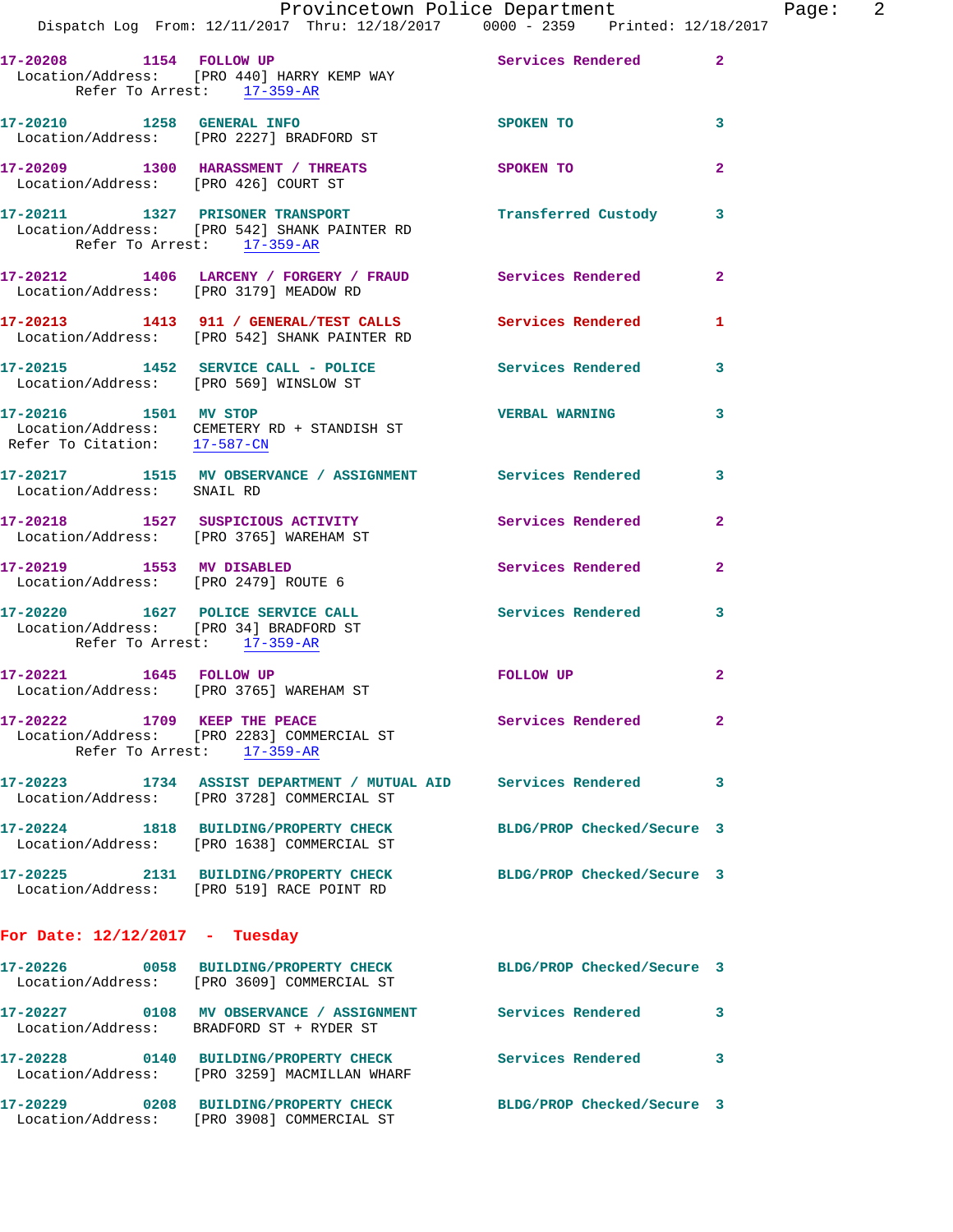|                                                                                               | Dispatch Log From: 12/11/2017 Thru: 12/18/2017 0000 - 2359 Printed: 12/18/2017                                 | Provincetown Police Department The Page: |   | $\overline{3}$ |
|-----------------------------------------------------------------------------------------------|----------------------------------------------------------------------------------------------------------------|------------------------------------------|---|----------------|
|                                                                                               | 17-20230 0213 BUILDING/PROPERTY CHECK BLDG/PROP Checked/Secure 3<br>Location/Address: [PRO 182] COMMERCIAL ST  |                                          |   |                |
|                                                                                               | 17-20231 0223 BUILDING/PROPERTY CHECK BLDG/PROP Checked/Secure 3<br>Location/Address: [PRO 3151] COMMERCIAL ST |                                          |   |                |
|                                                                                               | 17-20232 0242 BUILDING/PROPERTY CHECK BLDG/PROP Checked/Secure 3<br>Location/Address: [PRO 341] COMMERCIAL ST  |                                          |   |                |
|                                                                                               | 17-20233 0256 SUSPICIOUS ACTIVITY Could Not Locate 2<br>Location/Address: [PRO 1989] COMMERCIAL ST             |                                          |   |                |
|                                                                                               | 17-20234 0310 BUILDING/PROPERTY CHECK BLDG/PROP Checked/Secure 3<br>Location/Address: [PRO 1952] COMMERCIAL ST |                                          |   |                |
|                                                                                               | 17-20235  0313 MV OBSERVANCE / ASSIGNMENT  No Action Required  3<br>Location/Address: [PRO 2577] BRADFORD ST   |                                          |   |                |
|                                                                                               | 17-20236 0359 BUILDING/PROPERTY CHECK BLDG/PROP Checked/Secure 3<br>Location/Address: [PRO 413] CONWELL ST     |                                          |   |                |
|                                                                                               | 17-20237 0454 BUILDING/PROPERTY CHECK BLDG/PROP Checked/Secure 3<br>Location/Address: [PRO 440] HARRY KEMP WAY |                                          |   |                |
|                                                                                               | 17-20238 0520 BUILDING/PROPERTY CHECK BLDG/PROP Checked/Secure 3<br>Location/Address: [PRO 426] COURT ST       |                                          |   |                |
|                                                                                               | 17-20239 0532 MV OBSERVANCE / ASSIGNMENT No Action Required 3<br>Location/Address: HOWLAND ST + BRADFORD ST    |                                          |   |                |
| Location/Address: ROUTE 6                                                                     | 17-20240 0543 MV OBSERVANCE / ASSIGNMENT Services Rendered                                                     |                                          | 3 |                |
|                                                                                               | 17-20241 0558 MV OBSERVANCE / ASSIGNMENT No Action Required 3<br>Location/Address: ALDEN ST + BRADFORD ST      |                                          |   |                |
| Location/Address: [PRO 1859] ROUTE 6                                                          | 17-20242 0626 BUILDING/PROPERTY CHECK BLDG/PROP Checked/Secure 3                                               |                                          |   |                |
| Location/Address: [PRO 3440] ROUTE 6                                                          | 17-20243 0736 MV OBSERVANCE / ASSIGNMENT                                                                       | Services Rendered                        | 3 |                |
| 17-20244 0800 MV STOP<br>Location/Address: ROUTE 6 + SNAIL RD<br>Refer To Citation: 17-588-CN |                                                                                                                | <b>VERBAL WARNING</b>                    | 3 |                |
| 17-20246 0819 ALARM - FIRE<br>Location/Address: [PRO 49] BRADFORD ST                          |                                                                                                                | False Alarm                              | 1 |                |
| Location/Address: [PRO 3440] ROUTE 6                                                          | 17-20247 0831 MV OBSERVANCE / ASSIGNMENT                                                                       | <b>Services Rendered</b>                 | 3 |                |
|                                                                                               |                                                                                                                |                                          |   |                |

**17-20249 0903 HAZARDS Could Not Locate 2**  Location/Address: [PRO 3430] COMMERCIAL ST

**17-20255 1329 MEDICAL EMERGENCY PATIENT REFUSAL 1**  Location/Address: [PRO 440] HARRY KEMP WAY

**17-20257 1509 AT SCHOOL Services Rendered 3** 

**17-20258 1549 OPEN DOOR Services Rendered 3** 

Location/Address: [PRO 569] WINSLOW ST

Location/Address: [PRO 1921] COMMERCIAL ST

**17-20259 1734 MEDICAL ALARM/UNFOUNDED Services Rendered 1**  Location/Address: [PRO 1215] COMMERCIAL ST

**17-20260 1823 BUILDING/PROPERTY CHECK BLDG/PROP Checked/Secure 3**  Location/Address: [PRO 1638] COMMERCIAL ST

**17-20261 1833 BUILDING/PROPERTY CHECK BLDG/PROP Checked/Secure 3**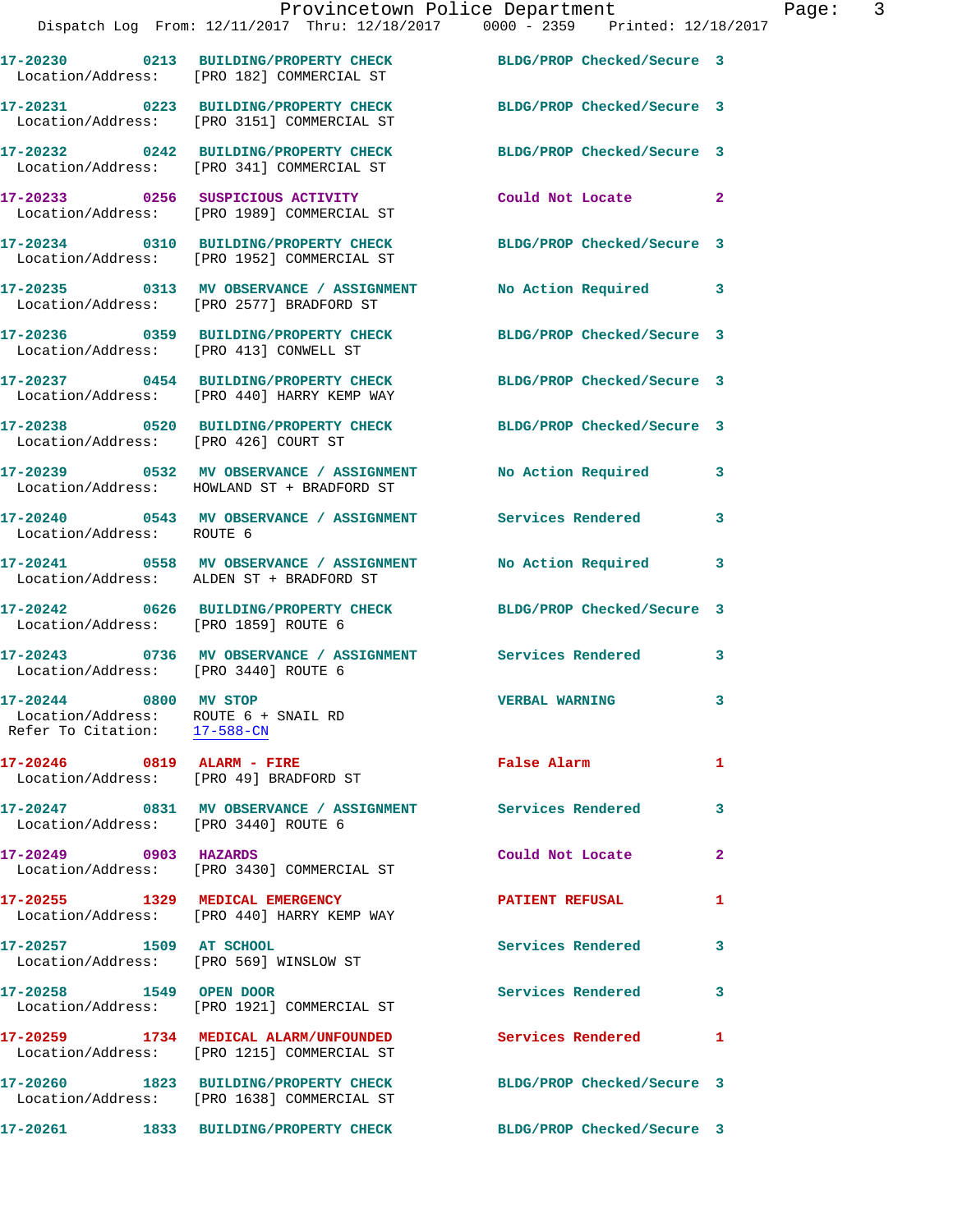|                                                            | Provincetown Police Department<br>Dispatch Log From: 12/11/2017 Thru: 12/18/2017 0000 - 2359 Printed: 12/18/2017 |                            | Page: 4      |  |
|------------------------------------------------------------|------------------------------------------------------------------------------------------------------------------|----------------------------|--------------|--|
|                                                            | Location/Address: [PRO 3430] COMMERCIAL ST                                                                       |                            |              |  |
|                                                            | 17-20262 1936 SHOPLIFTING<br>Location/Address: [PRO 3296] SHANK PAINTER RD                                       | Services Rendered 3        |              |  |
| Location/Address: [PRO 3287] ROUTE 6                       | 17-20263 2111 BUILDING/PROPERTY CHECK BLDG/PROP Checked/Secure 3                                                 |                            |              |  |
| For Date: $12/13/2017$ - Wednesday                         |                                                                                                                  |                            |              |  |
|                                                            | 17-20264 0024 BUILDING/PROPERTY CHECK Services Rendered 3<br>Location/Address: [PRO 2483] COMMERCIAL ST          |                            |              |  |
|                                                            | 17-20265 0029 BUILDING/PROPERTY CHECK Services Rendered 3<br>Location/Address: [PRO 16] BRADFORD ST              |                            |              |  |
| Location/Address: [PRO 2513] ROUTE 6                       | 17-20266 0046 MV OBSERVANCE / ASSIGNMENT Services Rendered 3                                                     |                            |              |  |
| 17-20268 0225 MV STOP<br>Refer To Citation: 17-589-CN      | Location/Address: BRADFORD ST + STANDISH ST                                                                      | VERBAL WARNING 3           |              |  |
|                                                            | 17-20269 0415 MEDICAL EMERGENCY Transported to Hospital 1<br>Location/Address: [PRO 1566] CONWELL ST             |                            |              |  |
|                                                            | 17-20270 0614 BUILDING/PROPERTY CHECK Services Rendered 3<br>Location/Address: [PRO 3306] HEATHER'S WAY          |                            |              |  |
|                                                            | 17-20271   0615   BUILDING/PROPERTY CHECK   Services Rendered   3<br>Location/Address: [PRO 3609] COMMERCIAL ST  |                            |              |  |
|                                                            | 17-20272 0758 ALARM - GENERAL<br>Location/Address: [PRO 366] COMMERCIAL ST                                       | False Alarm                | 1            |  |
| Location/Address: [PRO 3440] ROUTE 6                       | 17-20274 0857 MV OBSERVANCE / ASSIGNMENT Services Rendered 3                                                     |                            |              |  |
| 17-20275 0916 ANIMAL CALL<br>Location/Address: WINTHROP ST |                                                                                                                  | <b>SPOKEN TO</b>           | $\mathbf{2}$ |  |
| 17-20276 0918 ANIMAL CALL                                  | Location/Address: [PRO 197] COMMERCIAL ST                                                                        | Services Rendered          | $\mathbf{2}$ |  |
|                                                            | 17-20277 0947 BUILDING/PROPERTY CHECK Services Rendered 3<br>Location/Address: [PRO 2977] COMMERCIAL ST          |                            |              |  |
|                                                            | 17-20278 0948 BUILDING/PROPERTY CHECK<br>Location/Address: [PRO 1192] COMMERCIAL ST                              | <b>Services Rendered</b>   | 3            |  |
|                                                            | 17-20279 1007 BUILDING/PROPERTY CHECK Services Rendered<br>Location/Address: [PRO 3296] SHANK PAINTER RD         |                            | 3            |  |
|                                                            | 17-20280 1008 MV OBSERVANCE / ASSIGNMENT<br>Location/Address: SHANK PAINTER RD + COURT ST                        | <b>Services Rendered</b>   | 3            |  |
| 17-20281 1035 MV STOP<br>Refer To Citation: R7274475       | Location/Address: [PRO 3296] SHANK PAINTER RD                                                                    | Citation / Warning Issue 3 |              |  |
| 17-20282 1105 FOLLOW UP                                    | Location/Address: [PRO 542] SHANK PAINTER RD                                                                     | SPOKEN TO                  | 2            |  |
| 17-20283 1117 FOLLOW UP                                    | Location/Address: [PRO 542] SHANK PAINTER RD                                                                     | SPOKEN TO                  | $\mathbf{2}$ |  |
|                                                            | 17-20284 1147 PARKING COMPLAINT<br>Location/Address: LAW ST + COMMERCIAL ST                                      | <b>GONE ON ARRIVAL</b>     | 3            |  |
|                                                            | 17-20285 1152 BUILDING/PROPERTY CHECK                                                                            | BLDG/PROP Checked/Secure 3 |              |  |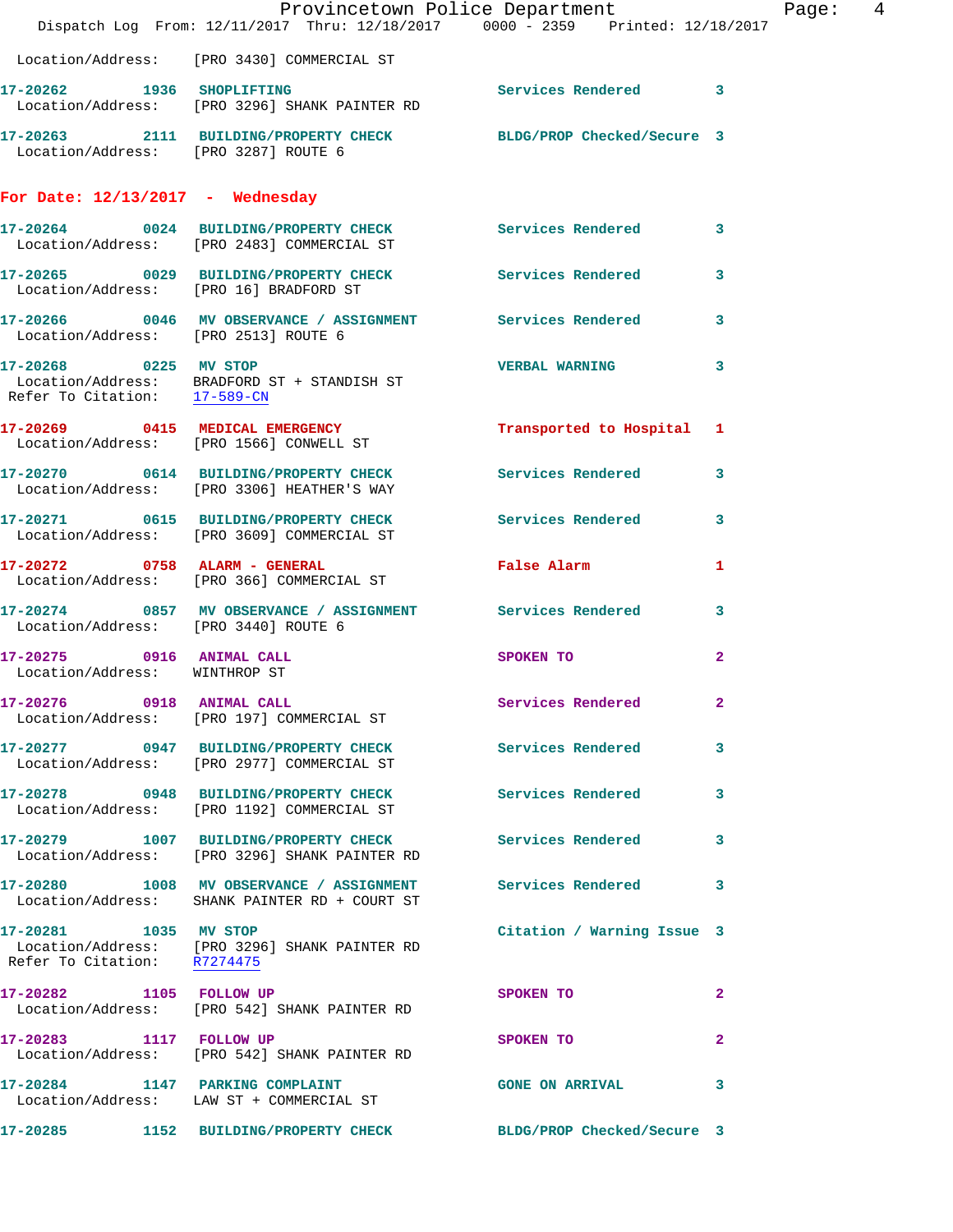|                                      | Dispatch Log From: 12/11/2017 Thru: 12/18/2017 0000 - 2359 Printed: 12/18/2017                                       | Provincetown Police Department | Page: 5                 |  |
|--------------------------------------|----------------------------------------------------------------------------------------------------------------------|--------------------------------|-------------------------|--|
| Location/Address: [PRO 3287] ROUTE 6 |                                                                                                                      |                                |                         |  |
|                                      | 17-20286 1154 PARK, WALK & TALK No Action Required 2<br>Location/Address: [PRO 3296] SHANK PAINTER RD                |                                |                         |  |
|                                      | 17-20287 1202 HARASSMENT / THREATS SPOKEN TO<br>Location/Address: [PRO 542] SHANK PAINTER RD                         |                                | $\mathbf{2}$            |  |
|                                      | 17-20288 1237 BUILDING/PROPERTY CHECK BLDG/PROP Checked/Secure 3<br>Location/Address: [PRO 16] BRADFORD ST           |                                |                         |  |
| Location/Address: ROUTE 6 + SNAIL RD | 17-20289 1300 MV OBSERVANCE / ASSIGNMENT Services Rendered 3                                                         |                                |                         |  |
| 17-20290 1305 MV DISABLED            | Location/Address: [PRO 3491] STABLE PATH                                                                             | Services Rendered              | $\mathbf{2}$            |  |
|                                      | 17-20291 1338 SERVE SUMMONS<br>Location/Address: [PRO 1111] STANDISH AVE                                             | Could Not Locate 3             |                         |  |
| Location/Address: [PRO 3440] ROUTE 6 | 17-20292 1403 MV OBSERVANCE / ASSIGNMENT Services Rendered                                                           |                                | 3                       |  |
|                                      | 17-20293   1416   BUILDING/PROPERTY CHECK   BLDG/PROP Checked/Secure 3<br>Location/Address: [PRO 2500] COMMERCIAL ST |                                |                         |  |
|                                      | 17-20294 1416 PARK, WALK & TALK<br>Location/Address: [PRO 285] COMMERCIAL ST                                         | No Action Required 2           |                         |  |
| Refer To Citation: 17-590-CN         | 17-20297 1841 VERBAL INSPECTION<br>Location/Address: [PRO 4041] BRADFORD ST                                          | <b>VERBAL WARNING</b>          | $\overline{\mathbf{3}}$ |  |
|                                      | 17-20298 1859 BUILDING/PROPERTY CHECK Services Rendered<br>Location/Address: [PRO 3259] MACMILLAN WHARF              |                                | 3                       |  |
| 17-20299 1907 FOLLOW UP              | Location/Address: [PRO 542] SHANK PAINTER RD<br>Refer To Summons: 17-353-AR                                          | Services Rendered              | $\overline{2}$          |  |
| Location/Address: [PRO 3287] ROUTE 6 | 17-20300 1958 BUILDING/PROPERTY CHECK BLDG/PROP Checked/Secure 3                                                     |                                |                         |  |
| Location/Address: [PRO 2521] ROUTE 6 | 17-20301 2018 MV OBSERVANCE / ASSIGNMENT Services Rendered 3                                                         |                                |                         |  |
|                                      | 17-20303 2225 LOST WALLET<br>Location/Address: [PRO 542] SHANK PAINTER RD                                            | <b>Services Rendered</b>       | $\overline{\mathbf{3}}$ |  |
| For Date: $12/14/2017$ - Thursday    |                                                                                                                      |                                |                         |  |
|                                      | 17-20304 0002 BUILDING/PROPERTY CHECK Services Rendered<br>Location/Address: [PRO 3259] MACMILLAN WHARF              |                                | 3                       |  |
|                                      | 17-20305 0011 BUILDING/PROPERTY CHECK Services Rendered 3<br>Location/Address: [PRO 2206] PILGRIMS LANDING           |                                |                         |  |
|                                      | 17-20306 0020 MV OBSERVANCE / ASSIGNMENT<br>Location/Address: [PRO 2577] BRADFORD ST                                 | No Action Required             | 3                       |  |
|                                      | 17-20307 0021 BUILDING/PROPERTY CHECK Services Rendered 3<br>Location/Address: [PRO 564] BAYBERRY AVE                |                                |                         |  |
| Location/Address: [PRO 2513] ROUTE 6 | 17-20308 0032 MV OBSERVANCE / ASSIGNMENT Services Rendered                                                           |                                | 3                       |  |
|                                      | 17-20316 0110 MV OBSERVANCE / ASSIGNMENT Services Rendered<br>Location/Address: [PRO 3430] COMMERCIAL ST             |                                | 3                       |  |
|                                      | 17-20310 0118 BUILDING/PROPERTY CHECK BLDG/PROP Checked/Secure 3                                                     |                                |                         |  |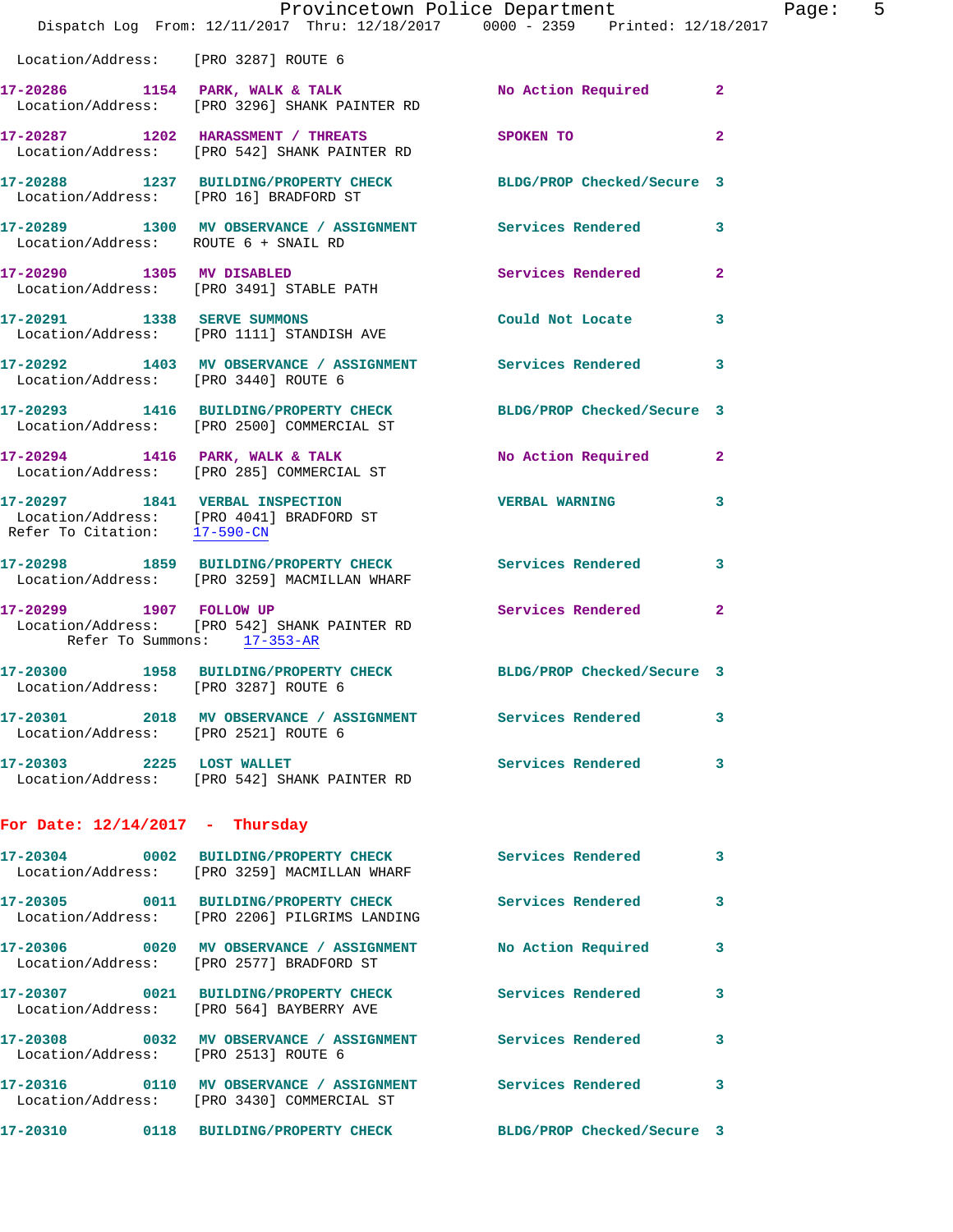|                                                                                               | Provincetown Police Department<br>Dispatch Log From: 12/11/2017 Thru: 12/18/2017 0000 - 2359 Printed: 12/18/2017 |                            |                |
|-----------------------------------------------------------------------------------------------|------------------------------------------------------------------------------------------------------------------|----------------------------|----------------|
|                                                                                               | Location/Address: [PRO 3908] COMMERCIAL ST                                                                       |                            |                |
|                                                                                               | 17-20311 0129 BUILDING/PROPERTY CHECK BLDG/PROP Checked/Secure 3<br>Location/Address: [PRO 175] COMMERCIAL ST    |                            |                |
|                                                                                               | 17-20312 0149 BUILDING/PROPERTY CHECK<br>Location/Address: [PRO 444] HIGH POLE HILL                              | <b>Services Rendered</b>   | 3              |
|                                                                                               | 17-20313 0152 MV OBSERVANCE / ASSIGNMENT Services Rendered<br>Location/Address: HIGH POLE HILL + BRADFORD ST     |                            | 3              |
| Location/Address: [PRO 426] COURT ST                                                          | 17-20314 0210 BUILDING/PROPERTY CHECK Services Rendered                                                          |                            | 3              |
|                                                                                               | 17-20315 0217 MEDICAL EMERGENCY<br>Location/Address: [PRO 1215] COMMERCIAL ST                                    | <b>PATIENT REFUSAL</b>     | 1              |
|                                                                                               | 17-20317 0450 MV OBSERVANCE / ASSIGNMENT Services Rendered<br>Location/Address: [PRO 106] COMMERCIAL ST          |                            | 3              |
|                                                                                               | 17-20318 0453 BUILDING/PROPERTY CHECK<br>Location/Address: [PRO 530] SHANK PAINTER RD                            | BLDG/PROP Checked/Secure 3 |                |
| Location/Address: SHANK PAINTER RD                                                            | 17-20319 0458 MV OBSERVANCE / ASSIGNMENT                                                                         | <b>No Action Required</b>  | 3              |
|                                                                                               | 17-20320 0552 BUILDING/PROPERTY CHECK<br>Location/Address: [PRO 1778] SHANK PAINTER RD                           | <b>Services Rendered</b>   | 3              |
|                                                                                               | 17-20321 0616 BUILDING/PROPERTY CHECK<br>Location/Address: [PRO 182] COMMERCIAL ST                               | BLDG/PROP Checked/Secure 3 |                |
| Location/Address: ROUTE 6 + SNAIL RD                                                          | 17-20322 0738 MV OBSERVANCE / ASSIGNMENT Services Rendered                                                       |                            | 3              |
| 17-20323 0749 MV STOP<br>Location/Address: [PRO 2513] ROUTE 6<br>Refer To Citation: 17-591-CN |                                                                                                                  | <b>VERBAL WARNING</b>      | 3              |
| Location/Address: [PRO 3287] ROUTE 6                                                          | 17-20325 0807 BUILDING/PROPERTY CHECK BLDG/PROP Checked/Secure 3                                                 |                            |                |
|                                                                                               | 17-20326 0823 SERVE SUMMONS<br>Location/Address: [PRO 1111] STANDISH AVE                                         | Could Not Locate           | 3              |
|                                                                                               | 17-20327 0829 ANIMAL CALL/BARKING DOG GONE ON ARRIVAL<br>Location/Address: [PRO 3405] COMMERCIAL ST              |                            | $\mathbf{2}$   |
|                                                                                               | 17-20330 0900 BUILDING/PROPERTY CHECK BLDG/PROP Checked/Secure 3<br>Location/Address: [PRO 2500] COMMERCIAL ST   |                            |                |
|                                                                                               | 17-20331 0908 COMPLAINT - GENERAL<br>Location/Address: [PRO 1952] COMMERCIAL ST                                  | Referred to Other Agency 3 |                |
|                                                                                               | 17-20332 0929 MV HIT & RUN/PAST OCCURRED Services Rendered<br>Location/Address: [PRO 396] COMMERCIAL ST          |                            | $\overline{2}$ |
| Location/Address: [PRO 1664] CONANT ST<br>Refer To Accident: 17-111-AC                        | 17-20333 0939 MV COLLISION/MINOR                                                                                 | Services Rendered          | 1              |
| 17-20334 0952 ALARM - GENERAL<br>Location/Address: [PRO 3363] HARBOUR DR                      |                                                                                                                  | False Alarm                | 1              |
| 17-20337 1055 FOLLOW UP<br>Location/Address: STANDISH WAY                                     |                                                                                                                  | No Action Required         | 2              |
| Location/Address: [PRO 3440] ROUTE 6                                                          | 17-20336 1057 MV OBSERVANCE / ASSIGNMENT Services Rendered                                                       |                            | 3              |
| 17-20338<br>1058 FOLLOW UP                                                                    |                                                                                                                  | No Action Required         | $\mathbf{2}$   |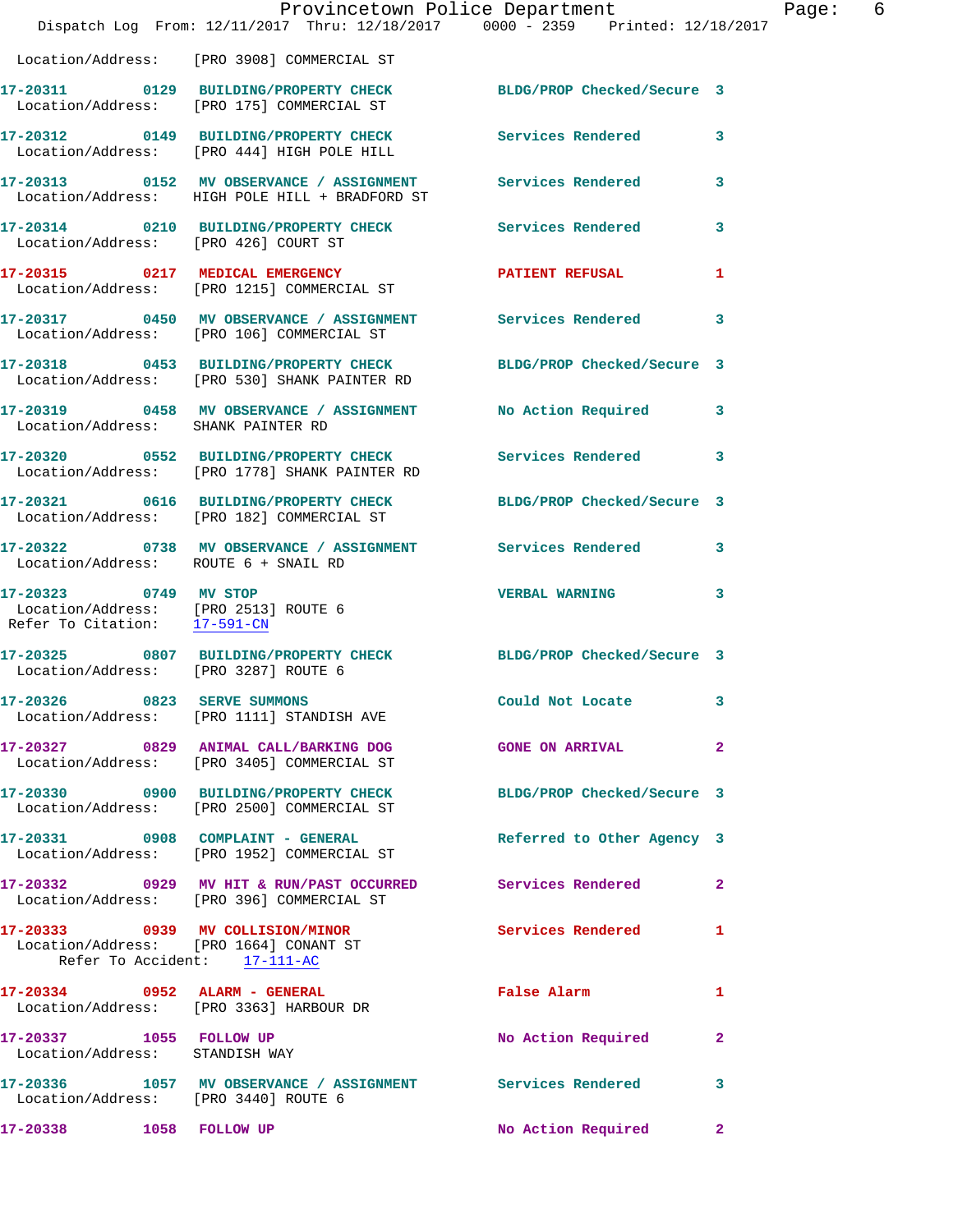|                                                                                                            | Provincetown Police Department<br>Dispatch Log From: 12/11/2017 Thru: 12/18/2017 0000 - 2359 Printed: 12/18/2017 |                           |                         |
|------------------------------------------------------------------------------------------------------------|------------------------------------------------------------------------------------------------------------------|---------------------------|-------------------------|
|                                                                                                            | Location/Address: [PRO 105] COMMERCIAL ST                                                                        |                           |                         |
| 17-20339 1120 MV STOP<br>Location/Address: ROUTE 6 + SNAIL RD<br>Refer To Citation: $\frac{17-592-CN}{27}$ |                                                                                                                  | <b>VERBAL WARNING</b>     | 3                       |
|                                                                                                            | 17-20341 1334 GENERAL INFO<br>Location/Address: [PRO 2492] WINSLOW ST                                            | No Action Required        | 3                       |
|                                                                                                            | 17-20342 1337 COMPLAINT - GENERAL<br>Location/Address: [PRO 2329] TELEGRAPH HILL RD                              | <b>SPOKEN TO</b>          | 3                       |
|                                                                                                            | 17-20343 1409 PARK, WALK & TALK<br>Location/Address: [PRO 3296] SHANK PAINTER RD                                 | <b>No Action Required</b> | 2                       |
|                                                                                                            | 17-20344 1502 MV DISABLED<br>Location/Address: ROUTE 6 + SNAIL RD                                                | Unfounded                 | $\overline{\mathbf{2}}$ |
|                                                                                                            | 17-20345 1502 GENERAL INFO<br>Location/Address: [PRO 284] COMMERCIAL ST                                          | <b>Services Rendered</b>  | 3                       |
|                                                                                                            | 17-20346 1525 SUSPICIOUS ACTIVITY<br>Location/Address: [PRO 2059] BRADFORD ST                                    | Could Not Locate          | $\mathbf{2}$            |
| 17-20348 1641 MV COMPLAINT<br>Location/Address: CONWELL ST                                                 |                                                                                                                  | SPOKEN TO                 | $\mathbf{2}$            |
|                                                                                                            | 17-20349 1702 BUILDING/PROPERTY CHECK BLDG/PROP Checked/Secure 3<br>Location/Address: [PRO 1638] COMMERCIAL ST   |                           |                         |
|                                                                                                            | 17-20351 1744 BUILDING/PROPERTY CHECK Services Rendered<br>Location/Address: [PRO 526] RYDER ST EXT              |                           | 3                       |
|                                                                                                            | 17-20353 1827 BUILDING/PROPERTY CHECK Services Rendered<br>Location/Address: [PRO 2977] COMMERCIAL ST            |                           | 3                       |
| Location/Address: [PRO 3287] ROUTE 6                                                                       | 17-20354 1850 BUILDING/PROPERTY CHECK BLDG/PROP Checked/Secure 3                                                 |                           |                         |
| 17-20355 1853 KEEP THE PEACE                                                                               | Location/Address: [PRO 2283] COMMERCIAL ST                                                                       | Services Rendered         | $\overline{2}$          |
| 17-20356<br>Location/Address:                                                                              | 2018 BUILDING/PROPERTY CHECK<br>[PRO 3296] SHANK PAINTER RD                                                      | Services Rendered         | 3                       |
| 17-20357<br>Refer To Citation:                                                                             | 2036 MV STOP<br>Location/Address: [PRO 1197] BRADFORD ST<br>$17 - 593 - CN$                                      | <b>VERBAL WARNING</b>     | 3                       |
| Location/Address:                                                                                          | 17-20358 2059 BUILDING/PROPERTY CHECK<br>[PRO 426] COURT ST                                                      | Services Rendered         | 3                       |
| 17-20359                                                                                                   | 2101 MV OBSERVANCE / ASSIGNMENT<br>Location/Address: [PRO 539] SHANK PAINTER RD                                  | No Action Required        | 3                       |
| 17-20360<br>Refer To Citation:                                                                             | 2132 MV STOP<br>Location/Address: [PRO 175] COMMERCIAL ST<br>17-594-CN                                           | <b>VERBAL WARNING</b>     | 3                       |

## **For Date: 12/15/2017 - Friday**

| 17-20361<br>Location/Address: | 0048 | <b>BUILDING/PROPERTY CHECK</b><br>[PRO 444] HIGH POLE HILL   | BLDG/PROP Checked/Secure 3 |  |
|-------------------------------|------|--------------------------------------------------------------|----------------------------|--|
| 17-20362<br>Location/Address: | 0053 | MV OBSERVANCE / ASSIGNMENT<br>BRADFORD ST + HIGH POLE HILL   | Services Rendered          |  |
| 17-20363<br>Location/Address: | 0112 | <b>BUILDING/PROPERTY CHECK</b><br>[PRO 3259] MACMILLAN WHARF | Services Rendered          |  |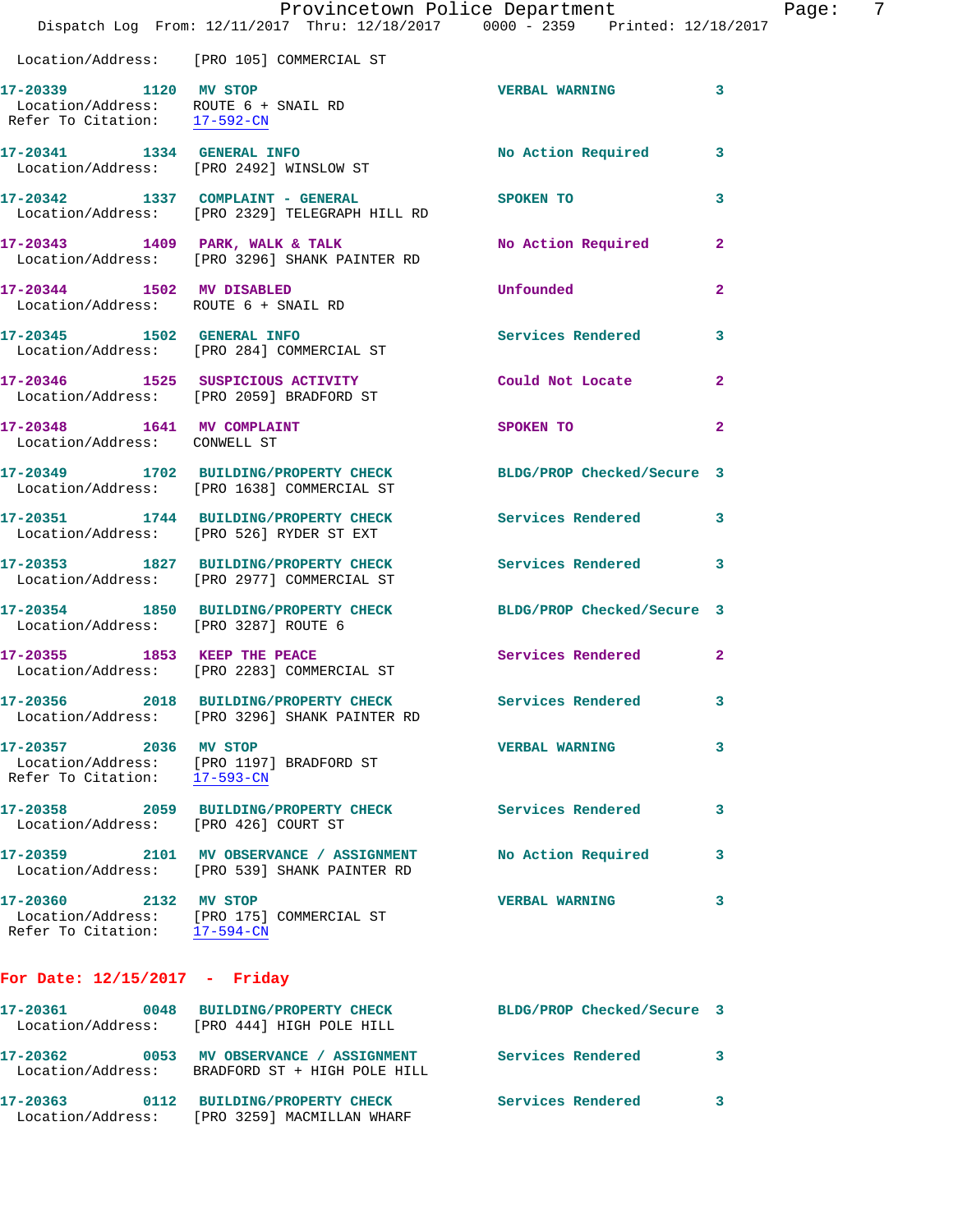|                                      | 17-20304 UIZO BUILDING/PROPERII CHECA<br>Location/Address: [PRO 3908] COMMERCIAL ST                      | pervices kendered          |              |
|--------------------------------------|----------------------------------------------------------------------------------------------------------|----------------------------|--------------|
|                                      | 17-20365 0121 BUILDING/PROPERTY CHECK<br>Location/Address: [PRO 182] COMMERCIAL ST                       | <b>Services Rendered</b>   | 3            |
|                                      | 17-20366 0143 BUILDING/PROPERTY CHECK<br>Location/Address: [PRO 526] RYDER ST EXT                        | Services Rendered          | 3            |
| Location/Address:                    | 17-20367 0158 MV OBSERVANCE / ASSIGNMENT<br>[PRO 2513] ROUTE 6                                           | <b>Services Rendered</b>   | 3            |
|                                      | 17-20368 0159 BUILDING/PROPERTY CHECK<br>Location/Address: [PRO 554] TREMONT ST                          | BLDG/PROP Checked/Secure 3 |              |
|                                      | 17-20369 0221 BUILDING/PROPERTY CHECK<br>Location/Address: [PRO 106] COMMERCIAL ST                       | Services Rendered          | 3            |
|                                      | 17-20370 0249 BUILDING/PROPERTY CHECK<br>Location/Address: [PRO 3296] SHANK PAINTER RD                   | BLDG/PROP Checked/Secure 3 |              |
| Location/Address: [PRO 426] COURT ST | 17-20371 0251 BUILDING/PROPERTY CHECK                                                                    | Services Rendered          | 3            |
|                                      | 17-20372 0251 BUILDING/PROPERTY CHECK<br>Location/Address: [PRO 1778] SHANK PAINTER RD                   | BLDG/PROP Checked/Secure 3 |              |
|                                      | 17-20373 0255 MV OBSERVANCE / ASSIGNMENT<br>Location/Address: [PRO 447] JEROME SMITH RD                  | Services Rendered          | 3            |
| Location/Address:                    | 17-20374 0258 MV OBSERVANCE / ASSIGNMENT<br>[PRO 595] BRADFORD ST                                        | No Action Required         | 3            |
| Location/Address:                    | 17-20375 0432 BUILDING/PROPERTY CHECK<br>[PRO 105] COMMERCIAL ST                                         | BLDG/PROP Checked/Secure 3 |              |
| Location/Address:                    | 17-20376 0447 BUILDING/PROPERTY CHECK<br>[PRO 3430] COMMERCIAL ST                                        | <b>Services Rendered</b>   | 3            |
|                                      | 17-20377 0509 MV OBSERVANCE / ASSIGNMENT<br>Location/Address: ROUTE 6 + HOWLAND ST                       | Services Rendered          | 3            |
| Location/Address: [PRO 521] ROUTE 6  | 17-20378 0614 BUILDING/PROPERTY CHECK                                                                    | <b>Services Rendered</b>   | 3            |
|                                      | 17-20379 0620 BUILDING/PROPERTY CHECK Services Rendered<br>Location/Address: [PRO 2490] PROVINCELANDS RD |                            | 3            |
|                                      | 17-20380 0814 SERVICE CALL - POLICE Services Rendered 3<br>Location/Address: [PRO 569] WINSLOW ST        |                            |              |
|                                      | 17-20381 0845 SERVICE CALL - POLICE<br>Location/Address: [PRO 3296] SHANK PAINTER RD                     | Services Rendered          | 3            |
| 17-20382 0849 TRAFFIC CONTROL        | Location/Address: [PRO 870] COMMERCIAL ST                                                                | Services Rendered 3        |              |
| Location/Address: [PRO 3287] ROUTE 6 | 17-20383 0922 BUILDING/PROPERTY CHECK                                                                    | BLDG/PROP Checked/Secure 3 |              |
| 17-20384 1143 FOLLOW UP              | Location/Address: [PRO 2283] COMMERCIAL ST                                                               | SPOKEN TO                  | $\mathbf{2}$ |
| Location/Address: NELSON AVE         | 17-20385 1151 SERVICE CALL - POLICE                                                                      | <b>SPOKEN TO</b>           | 3            |
|                                      | 17-20386 1157 SERVICE CALL - POLICE<br>Location/Address: [PRO 1431] SHIPS WAY RD                         | <b>SPOKEN TO</b>           | 3            |
|                                      | 17-20387 1227 SERVICE CALL - POLICE                                                                      | Services Rendered 3        |              |

Location/Address: [PRO 1431] SHIPS WAY RD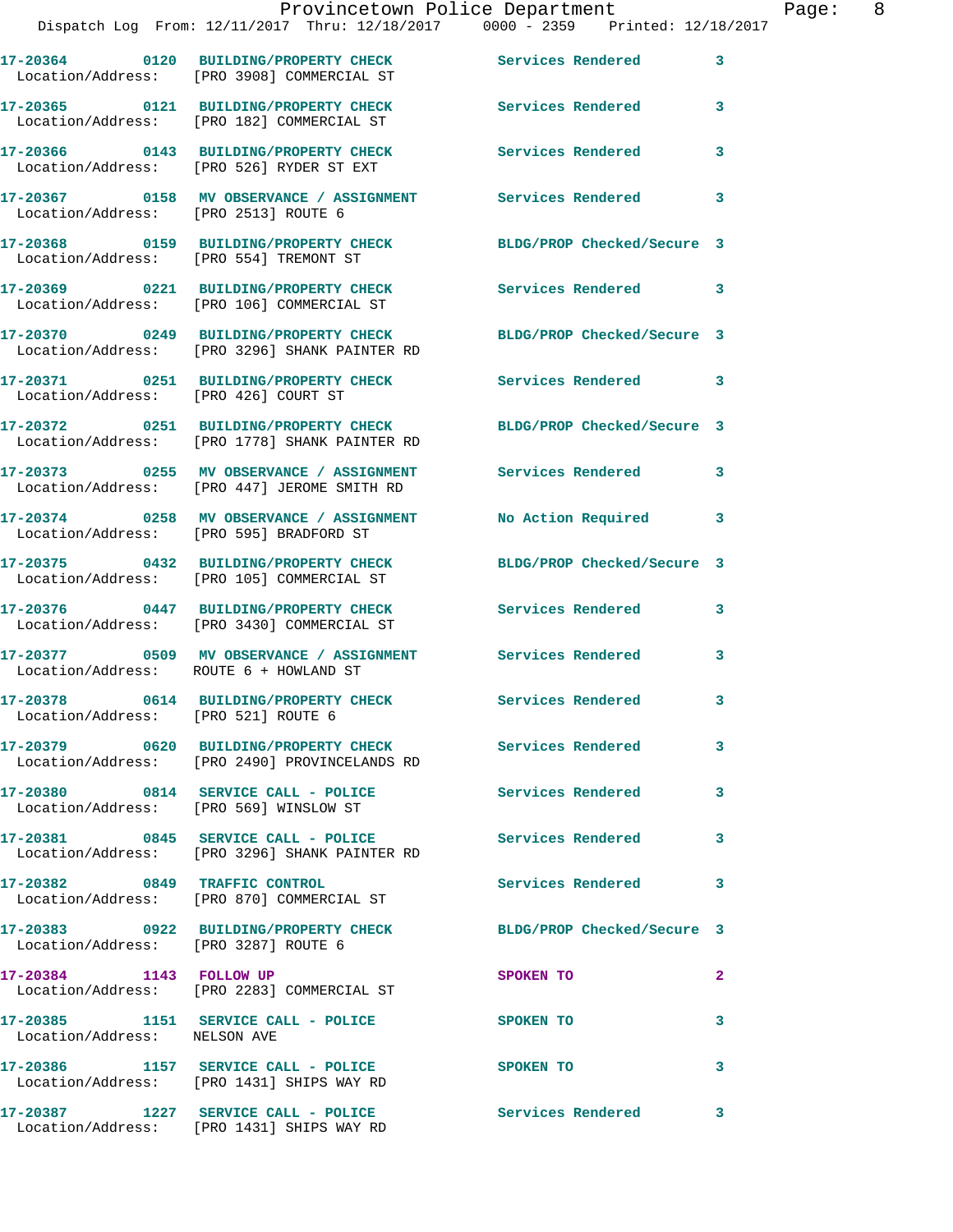Dispatch Log From: 12/11/2017 Thru: 12/18/2017 0000 - 2359 Printed: 12/18/2017

|                                                                                                    | 17-20388 1307 SERVICE CALL - POLICE Services Rendered 3<br>Location/Address: [PRO 1015] NELSON AVE |                            |                         |
|----------------------------------------------------------------------------------------------------|----------------------------------------------------------------------------------------------------|----------------------------|-------------------------|
| 17-20389 1318 ANIMAL CALL                                                                          | Location/Address: [PRO 2645] SHANK PAINTER RD                                                      | SPOKEN TO                  | $\overline{2}$          |
|                                                                                                    | 17-20390 1352 MEDICAL EMERGENCY<br>Location/Address: [PRO 3670] SHANK PAINTER RD                   | Services Rendered 1        |                         |
| Location/Address: COMMERCIAL ST                                                                    | 17-20391 1354 PARK, WALK & TALK                                                                    | Services Rendered          | $\mathbf{2}$            |
|                                                                                                    | 17-20392 1433 BUILDING/PROPERTY CHECK<br>Location/Address: [PRO 3317] CEMETERY RD                  | BLDG/PROP Checked/Secure 3 |                         |
|                                                                                                    | 17-20393 1434 BUILDING/PROPERTY CHECK<br>Location/Address: [PRO 3318] CEMETERY RD                  | BLDG/PROP Checked/Secure 3 |                         |
| 17-20394 1446 ASSIST CITIZEN                                                                       | Location/Address: [PRO 3670] SHANK PAINTER RD                                                      | Services Rendered 3        |                         |
|                                                                                                    | 17-20395 1534 PARK, WALK & TALK<br>Location/Address: [PRO 182] COMMERCIAL ST                       | No Action Required         | $\overline{2}$          |
| 17-20396 1558 MV STOP<br>Location/Address: CONWELL ST<br>Refer To Citation: 17-595-CN              |                                                                                                    | <b>VERBAL WARNING</b>      | 3                       |
|                                                                                                    | 17-20397 1606 PARK, WALK & TALK<br>Location/Address: [PRO 3296] SHANK PAINTER RD                   | Services Rendered 2        |                         |
|                                                                                                    | 17-20398 1611 LOST PROPERTY<br>Location/Address: [PRO 2207] SHANK PAINTER RD                       | Services Rendered          | 3                       |
| 17-20399    1635    VANDALISM                                                                      | Location/Address: [PRO 2237] PEARL ST                                                              | SPOKEN TO                  | 3                       |
|                                                                                                    | 17-20402   1642   ANIMAL CALL<br>Location/Address: BANGS ST + COMMERCIAL ST                        | Services Rendered          | $\overline{a}$          |
| 17-20401 1652 MV STOP<br>Location/Address: ROUTE 6 + SNAIL RD<br>Refer To Citation: 17-596-CN      |                                                                                                    | <b>VERBAL WARNING</b>      | $\overline{\mathbf{3}}$ |
| Location/Address: [PRO 2521] ROUTE 6                                                               | 17-20400 1654 MV OBSERVANCE / ASSIGNMENT                                                           | Services Rendered          | 3                       |
| 17-20403 1739 VERBAL INSPECTION                                                                    | Location/Address: STANDISH ST + COMMERCIAL ST<br>Refer To Citation: $\frac{17-597-CN}{17-597-CN}$  | <b>VERBAL WARNING</b>      | $\mathbf{3}$            |
| 17-20404 1858 MEDICAL ALARM                                                                        | Location/Address: [PRO 1215] COMMERCIAL ST                                                         | Services Rendered          | 1                       |
|                                                                                                    | 17-20405 1910 MV OBSERVANCE / ASSIGNMENT<br>Location/Address: [PRO 3430] COMMERCIAL ST             | Services Rendered          | 3                       |
| Location/Address: [PRO 2521] ROUTE 6                                                               | 17-20406 2019 MV OBSERVANCE / ASSIGNMENT                                                           | <b>Services Rendered</b>   | 3                       |
| 17-20407 2021 VERBAL SPEED<br>Location/Address: [PRO 2513] ROUTE 6<br>Refer To Citation: 17-598-CN |                                                                                                    | <b>VERBAL WARNING</b>      | 3                       |
|                                                                                                    | 17-20408 2042 RESCUE CALL/TRANSPORT<br>Location/Address: [PRO 1436] TREMONT ST                     | Transported to Hospital 1  |                         |
|                                                                                                    | 17-20410 2131 BUILDING/PROPERTY CHECK<br>Location/Address: [PRO 2483] COMMERCIAL ST                | BLDG/PROP Checked/Secure 3 |                         |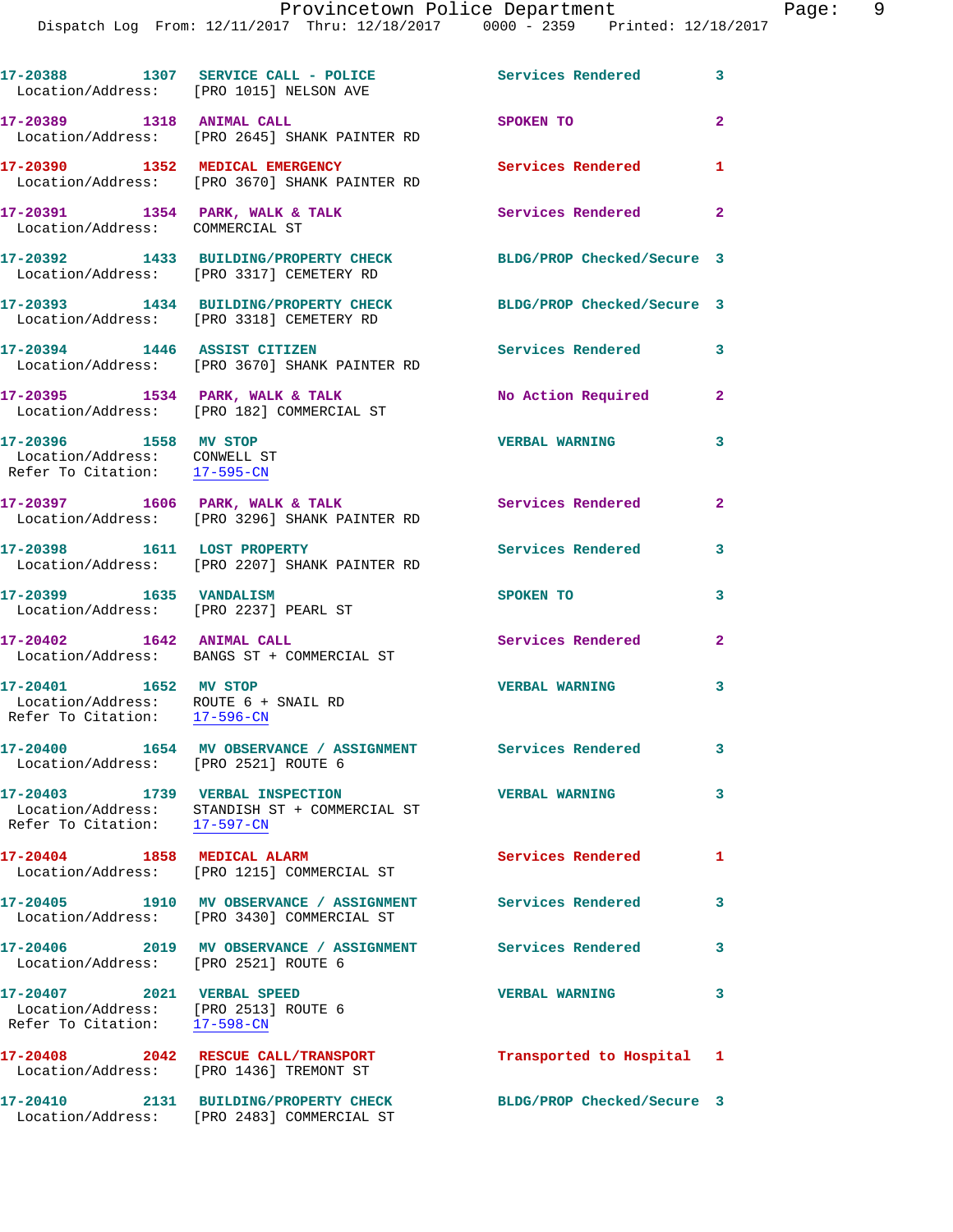|                                                      | Dispatch Log From: 12/11/2017 Thru: 12/18/2017 0000 - 2359 Printed: 12/18/2017                                                                 | Provincetown Police Department | $\mathbf P$             |  |
|------------------------------------------------------|------------------------------------------------------------------------------------------------------------------------------------------------|--------------------------------|-------------------------|--|
|                                                      | 17-20411 2135 BUILDING/PROPERTY CHECK Services Rendered<br>Location/Address: [PRO 2490] PROVINCELANDS RD                                       |                                | 3                       |  |
|                                                      | 17-20412 2148 BUILDING/PROPERTY CHECK Services Rendered<br>Location/Address: [PRO 2540] RACE POINT RD                                          |                                | 3                       |  |
|                                                      | 17-20414 2326 MEDICAL EMERGENCY<br>Location/Address: [PRO 329] COMMERCIAL ST                                                                   | Transported to Hospital        | 1                       |  |
|                                                      | 17-20415 2346 MV COLLISION/MINOR<br>Location/Address: [PRO 2274] COMMERCIAL ST<br>Refer To Accident: 17-112-AC<br>Refer To Accident: 17-112-AC | Services Rendered              | $\mathbf{1}$            |  |
| For Date: $12/16/2017$ - Saturday                    |                                                                                                                                                |                                |                         |  |
|                                                      | 17-20416 0007 BUILDING/PROPERTY CHECK Services Rendered<br>Location/Address: [PRO 2977] COMMERCIAL ST                                          |                                | 3                       |  |
|                                                      | 17-20417 0024 BUILDING/PROPERTY CHECK Services Rendered<br>Location/Address: [PRO 3259] MACMILLAN WHARF                                        |                                | 3                       |  |
|                                                      | 17-20418 0038 ASSIST CITIZEN<br>Location/Address: [PRO 3619] COMMERCIAL ST                                                                     | <b>Services Rendered</b>       | 3                       |  |
| 17-20420 0052 BAR CHECK                              | Location/Address: [PRO 2737] COMMERCIAL ST                                                                                                     | Services Rendered              | $\overline{\mathbf{2}}$ |  |
|                                                      | 17-20419 0053 BUILDING/PROPERTY CHECK<br>Location/Address: [PRO 2977] COMMERCIAL ST                                                            | <b>Services Rendered</b>       | 3                       |  |
|                                                      | 17-20422 0102 MV OBSERVANCE / ASSIGNMENT No Action Required<br>Location/Address: [PRO 37] BRADFORD ST                                          |                                | 3                       |  |
|                                                      | 17-20421 0103 BUILDING/PROPERTY CHECK Services Rendered Location/Address: [PRO 3259] MACMILLAN WHARF                                           |                                | 3                       |  |
|                                                      | 17-20423 0141 BUILDING/PROPERTY CHECK Services Rendered<br>Location/Address: [PRO 2483] COMMERCIAL ST                                          |                                | 3                       |  |
|                                                      | 17-20424 0148 MV OBSERVANCE / ASSIGNMENT<br>Location/Address: HOWLAND ST + BRADFORD ST                                                         | Services Rendered              | 3                       |  |
|                                                      | 17-20425 0207 BUILDING/PROPERTY CHECK<br>Location/Address: [PRO 75] CAPTAIN BERTIES WAY                                                        | BLDG/PROP Checked/Secure 3     |                         |  |
|                                                      | 17-20426 0208 BUILDING/PROPERTY CHECK<br>Location/Address: [PRO 2490] PROVINCELANDS RD                                                         | Services Rendered              | 3                       |  |
| 17-20427 0225 MV STOP<br>Refer To Citation: R8381470 | Location/Address: STANDISH ST + BRADFORD ST                                                                                                    | Citation / Warning Issue 3     |                         |  |
|                                                      | 17-20428 0345 MV OBSERVANCE / ASSIGNMENT Services Rendered<br>Location/Address: BRADFORD ST + HIGH POLE HILL                                   |                                | 3                       |  |
|                                                      | 17-20429 0513 BUILDING/PROPERTY CHECK<br>Location/Address: [PRO 2540] RACE POINT RD                                                            | Services Rendered              | 3                       |  |
|                                                      | 17-20430 0526 BUILDING/PROPERTY CHECK<br>Location/Address: [PRO 2499] RACE POINT RD                                                            | <b>Services Rendered</b>       | 3                       |  |
| 17-20431 0529 PARK, WALK & TALK                      | Location/Address: [PRO 516] RACE POINT RD                                                                                                      | Services Rendered              | 2                       |  |
|                                                      | 17-20432 0617 BUILDING/PROPERTY CHECK<br>Location/Address: [PRO 595] BRADFORD ST                                                               | <b>Services Rendered</b>       | 3                       |  |
| 17-20433 0755 MEDICAL EMERGENCY                      | Location/Address: [PRO 3405] COMMERCIAL ST                                                                                                     | Transported to Hospital 1      |                         |  |

age: 10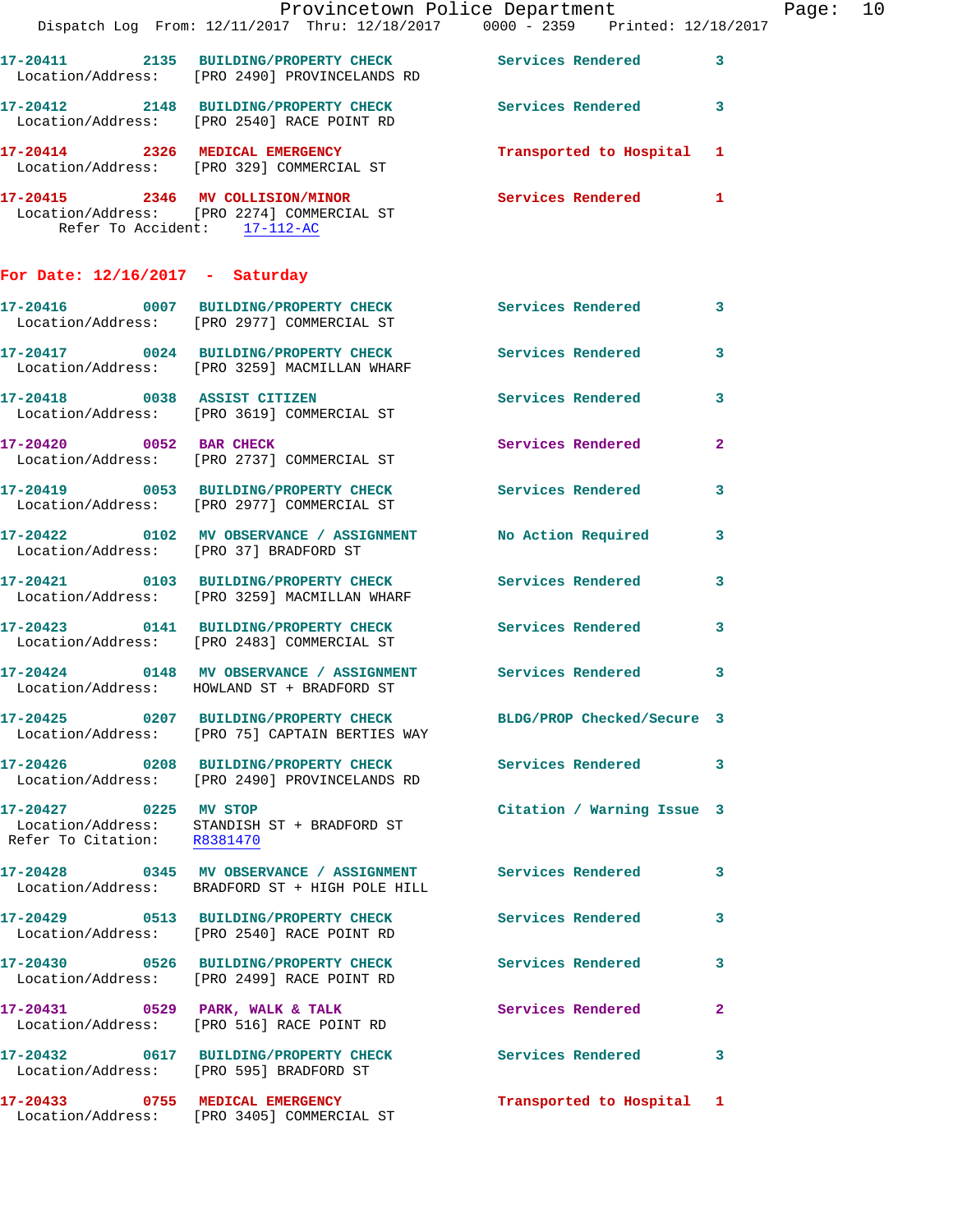|                                                                                              | Dispatch Log From: 12/11/2017 Thru: 12/18/2017 0000 - 2359 Printed: 12/18/2017                              | Provincetown Police Department |              | Page: 11 |  |
|----------------------------------------------------------------------------------------------|-------------------------------------------------------------------------------------------------------------|--------------------------------|--------------|----------|--|
|                                                                                              | 17-20435 0827 FOLLOW UP<br>Location/Address: [PRO 1219] WILLOW DR                                           | Services Rendered 2            |              |          |  |
|                                                                                              | 17-20437 0919 MV DISABLED<br>Location/Address: [PRO 2521] ROUTE 6                                           | <b>GONE ON ARRIVAL</b>         | $\mathbf{2}$ |          |  |
|                                                                                              | 17-20438 1049 MEDICAL EMERGENCY <b>Transported to Hospital</b> 1 Location/Address: [PRO 440] HARRY KEMP WAY |                                |              |          |  |
|                                                                                              | 17-20440 1127 ASSIST CITIZEN<br>Location/Address: [PRO 542] SHANK PAINTER RD                                | SPOKEN TO                      | 3            |          |  |
| Location/Address: [PRO 3440] ROUTE 6                                                         | 17-20441 1134 MV OBSERVANCE / ASSIGNMENT Services Rendered 3                                                |                                |              |          |  |
| 17-20442 1146 MV STOP<br>Location/Address: [PRO 2513] ROUTE 6<br>Refer To Citation: R8381487 |                                                                                                             | Citation / Warning Issue 3     |              |          |  |
| 17-20443 1202 MV STOP<br>Location/Address: [PRO 2513] ROUTE 6<br>Refer To Citation: R8381488 |                                                                                                             | Citation / Warning Issue 3     |              |          |  |
| Refer To Summons: 17-353-AR                                                                  | 17-20446 1523 FOLLOW UP<br>Location/Address: [PRO 542] SHANK PAINTER RD                                     | SPOKEN TO                      | 2            |          |  |
|                                                                                              | $17-20447$ 1541 PARK, WALK & TALK<br>Location/Address: [PRO 105] COMMERCIAL ST                              | Services Rendered              | $\mathbf{2}$ |          |  |
|                                                                                              | 17-20448 1550 FOLLOW UP<br>Location/Address: [PRO 542] SHANK PAINTER RD                                     | Services Rendered              | $\mathbf{2}$ |          |  |
|                                                                                              | 17-20450 1622 BUILDING/PROPERTY CHECK Services Rendered<br>Location/Address: [PRO 3259] MACMILLAN WHARF     |                                | 3            |          |  |
|                                                                                              | 17-20451 1635 BUILDING/PROPERTY CHECK Services Rendered 3<br>Location/Address: [PRO 2490] PROVINCELANDS RD  |                                |              |          |  |
| Location/Address: ROUTE 6                                                                    | 17-20452 1646 MV OBSERVANCE / ASSIGNMENT No Action Required                                                 |                                | 3            |          |  |
|                                                                                              | 17-20453 1652 MV OBSERVANCE / ASSIGNMENT<br>Location/Address: [PRO 1893] COMMERCIAL ST                      | <b>Services Rendered</b>       | 3            |          |  |
|                                                                                              | 17-20454 1839 PARK, WALK & TALK 1999 Services Rendered<br>Location/Address: [PRO 1892] SHANK PAINTER RD     |                                | $\mathbf{2}$ |          |  |
| Location/Address: [PRO 2521] ROUTE 6                                                         | 17-20455 2003 MV OBSERVANCE / ASSIGNMENT Services Rendered                                                  |                                | 3            |          |  |
|                                                                                              | 17-20456 2056 BUILDING/PROPERTY CHECK Services Rendered<br>Location/Address: [PRO 2898] JEROME SMITH RD     |                                | 3            |          |  |
| Location/Address: [PRO 2513] ROUTE 6<br>Refer To Citation: 17-599-CN                         | 17-20458 2124 SUSPICIOUS ACTIVITY                                                                           | <b>Services Rendered</b>       | $\mathbf{2}$ |          |  |
|                                                                                              | 17-20457 2125 BUILDING/PROPERTY CHECK Services Rendered<br>Location/Address: [PRO 2483] COMMERCIAL ST       |                                | 3            |          |  |
| 17-20459 2136 MV STOP                                                                        | Location/Address: [TRU 1903] SHORE RD                                                                       | <b>VERBAL WARNING</b>          | $\mathbf{3}$ |          |  |
| 17-20461 2347 HAZARDS                                                                        | Location/Address: [PRO 2119] COMMERCIAL ST                                                                  | Services Rendered              | $\mathbf{2}$ |          |  |
| For Date: $12/17/2017$ - Sunday                                                              |                                                                                                             |                                |              |          |  |

| 17-20462 | BUILDING/PROPERTY CHECK | Services Rendered |  |
|----------|-------------------------|-------------------|--|
|          |                         |                   |  |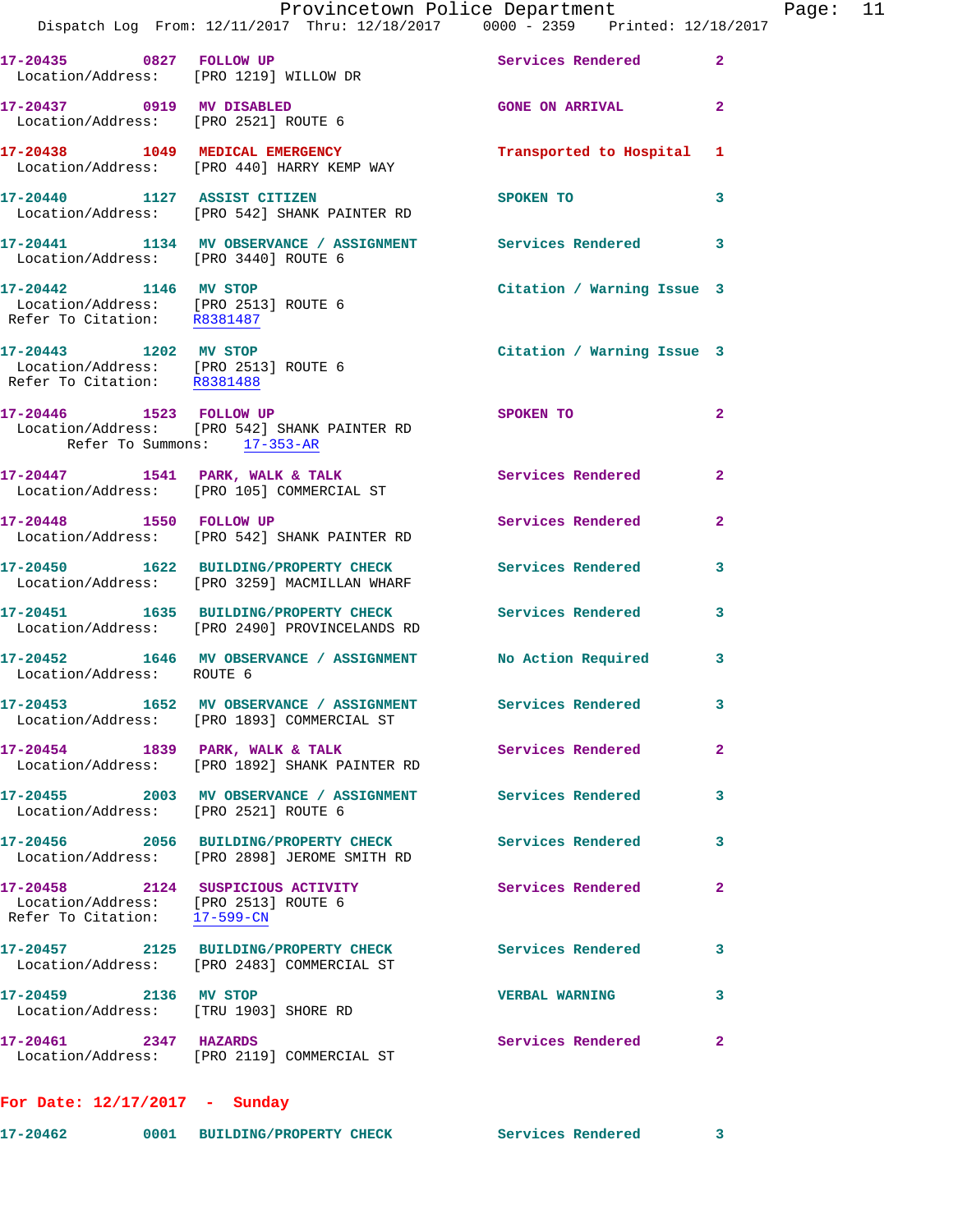|                                      | Provincetown Police Department                                                                                  |                            |                |
|--------------------------------------|-----------------------------------------------------------------------------------------------------------------|----------------------------|----------------|
|                                      | Dispatch Log From: 12/11/2017 Thru: 12/18/2017 0000 - 2359 Printed: 12/18/2017                                  |                            |                |
|                                      | Location/Address: [PRO 2206] PILGRIMS LANDING                                                                   |                            |                |
|                                      | 17-20463 0019 MV OBSERVANCE / ASSIGNMENT Services Rendered<br>Location/Address: BRADFORD ST + HIGH POLE HILL    |                            | 3              |
|                                      | 17-20464 0108 BUILDING/PROPERTY CHECK<br>Location/Address: [PRO 285] COMMERCIAL ST                              | BLDG/PROP Checked/Secure 3 |                |
|                                      | 17-20465 0125 BUILDING/PROPERTY CHECK<br>Location/Address: [PRO 3908] COMMERCIAL ST                             | BLDG/PROP Checked/Secure 3 |                |
|                                      | 17-20466 0132 BUILDING/PROPERTY CHECK<br>Location/Address: [PRO 182] COMMERCIAL ST                              | BLDG/PROP Checked/Secure 3 |                |
|                                      | 17-20467 0213 MV OBSERVANCE / ASSIGNMENT<br>Location/Address: HOWLAND ST + BRADFORD ST                          | <b>Services Rendered</b>   | 3              |
|                                      | 17-20468 0245 BUILDING/PROPERTY CHECK<br>Location/Address: [PRO 3296] SHANK PAINTER RD                          | BLDG/PROP Checked/Secure 3 |                |
|                                      | 17-20469 0248 BUILDING/PROPERTY CHECK<br>Location/Address: [PRO 1778] SHANK PAINTER RD                          | BLDG/PROP Checked/Secure 3 |                |
|                                      | 17-20470 0249 BUILDING/PROPERTY CHECK<br>Location/Address: [PRO 545] SHANK PAINTER RD                           | BLDG/PROP Checked/Secure 3 |                |
|                                      | 17-20471 0253 MV OBSERVANCE / ASSIGNMENT BLDG/PROP Checked/Secure 3<br>Location/Address: [PRO 2577] BRADFORD ST |                            |                |
|                                      | 17-20472 0301 BUILDING/PROPERTY CHECK BLDG/PROP Checked/Secure 3<br>Location/Address: [PRO 3609] COMMERCIAL ST  |                            |                |
|                                      | 17-20473 0425 ASSIST DEPARTMENT / MUTUAL AID Services Rendered<br>Location/Address: [PRO 1271] ALDEN ST         |                            | 3              |
|                                      | 17-20474 0435 BUILDING/PROPERTY CHECK<br>Location/Address: [PRO 3259] MACMILLAN WHARF                           | BLDG/PROP Checked/Secure 3 |                |
|                                      | 17-20475 0532 BUILDING/PROPERTY CHECK<br>Location/Address: [PRO 512] PRINCE ST                                  | BLDG/PROP Checked/Secure 3 |                |
|                                      | 17-20477 0540 MEDICAL EMERGENCY<br>Location/Address: [PRO 1215] COMMERCIAL ST                                   | Services Rendered          | 1              |
|                                      | 17-20476  0542 BUILDING/PROPERTY CHECK BLDG/PROP Checked/Secure 3<br>Location/Address: [PRO 519] RACE POINT RD  |                            |                |
|                                      | 17-20478 0819 PARK, WALK & TALK<br>Location: [PRO 3431] LOPES SQUARE                                            | <b>Services Rendered</b>   | $\overline{a}$ |
|                                      | 17-20479 0928 BUILDING/PROPERTY CHECK<br>Location/Address: [PRO 3259] MACMILLAN WHARF                           | <b>Services Rendered</b>   | 3              |
| Location/Address: [PRO 2513] ROUTE 6 | 17-20480 0954 MV OBSERVANCE / ASSIGNMENT Services Rendered                                                      |                            | 3              |
|                                      | 17-20481 1050 PARK, WALK & TALK<br>Location/Address: [PRO 539] SHANK PAINTER RD                                 | <b>Services Rendered</b>   | 2              |
|                                      | 17-20482 1115 MV OBSERVANCE / ASSIGNMENT Services Rendered<br>Location/Address: HIGH POLE HILL + BRADFORD ST    |                            | 3              |
| Location/Address: [PRO 2521] ROUTE 6 | 17-20484 1158 MV OBSERVANCE / ASSIGNMENT Services Rendered                                                      |                            | 3              |
|                                      | 17-20483 1201 BUILDING/PROPERTY CHECK BLDG/PROP Checked/Secure 3<br>Location/Address: [PRO 564] BAYBERRY AVE    |                            |                |
|                                      | 17-20485 1224 GENERAL INFO<br>Location/Address: [PRO 542] SHANK PAINTER RD                                      | No Action Required         | 3              |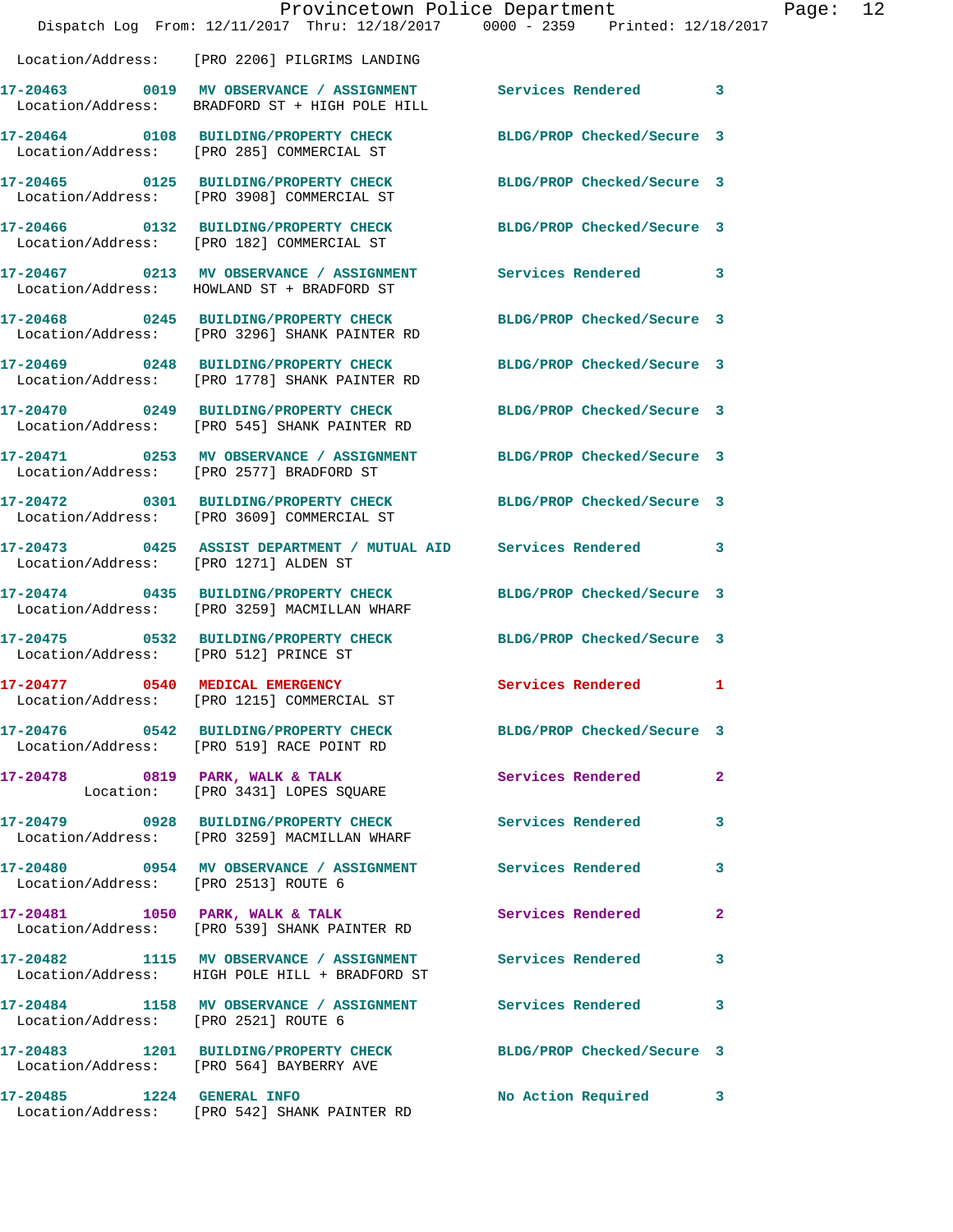|                                        | Provincetown Police Department<br>Dispatch Log From: 12/11/2017 Thru: 12/18/2017 0000 - 2359 Printed: 12/18/2017 |                            |              |
|----------------------------------------|------------------------------------------------------------------------------------------------------------------|----------------------------|--------------|
|                                        |                                                                                                                  |                            |              |
| Location/Address: [PRO 521] ROUTE 6    | 17-20486 1258 BUILDING/PROPERTY CHECK Services Rendered                                                          |                            | 3            |
|                                        | 17-20487 1302 BUILDING/PROPERTY CHECK Services Rendered<br>Location/Address: [PRO 2898] JEROME SMITH RD          |                            | 3            |
|                                        | 17-20489 1400 PARK, WALK & TALK<br>Location/Address: [PRO 3908] COMMERCIAL ST                                    | <b>Services Rendered</b>   | $\mathbf{2}$ |
|                                        | 17-20488 1402 BUILDING/PROPERTY CHECK Services Rendered<br>Location/Address: [PRO 526] RYDER ST EXT              |                            | 3            |
|                                        | 17-20490 1413 BUILDING/PROPERTY CHECK<br>Location/Address: [PRO 75] CAPTAIN BERTIES WAY                          | <b>Services Rendered</b>   | 3            |
|                                        | 17-20491 1419 BUILDING/PROPERTY CHECK BLDG/PROP Checked/Secure 3<br>Location/Address: [PRO 3430] COMMERCIAL ST   |                            |              |
|                                        | 17-20492 1457 LOST PROPERTY<br>Location/Address: [PRO 542] SHANK PAINTER RD                                      | Services Rendered          | 3            |
|                                        | 17-20493 1558 BUILDING/PROPERTY CHECK BLDG/PROP Checked/Secure 3<br>Location/Address: [PRO 525] COMMERCIAL ST    |                            |              |
|                                        | 17-20494 1618 MEDICAL EMERGENCY<br>Location/Address: [PRO 1215] COMMERCIAL ST                                    | Transported to Hospital    | 1            |
|                                        | 17-20495 1635 HARASSMENT / THREATS<br>Location/Address: [PRO 2638] COMMERCIAL ST                                 | Services Rendered          | $\mathbf{2}$ |
|                                        | 17-20497 1708 BUILDING/PROPERTY CHECK<br>Location/Address: [PRO 554] TREMONT ST                                  | BLDG/PROP Checked/Secure 3 |              |
|                                        | 17-20498 1715 PARK, WALK & TALK<br>Location/Address: [PRO 3908] COMMERCIAL ST                                    | <b>Services Rendered</b>   | 2            |
| Location/Address: ROUTE 6              | 17-20499 1718 MV OBSERVANCE / ASSIGNMENT Services Rendered                                                       |                            | 3            |
| Location/Address: [PRO 58] BRADFORD ST | 17-20500 1814 BUILDING/PROPERTY CHECK                                                                            | BLDG/PROP Checked/Secure 3 |              |
|                                        | 17-20503 1956 BUILDING/PROPERTY CHECK<br>Location/Address: [PRO 3318] CEMETERY RD                                | Services Rendered          | 3            |
|                                        | 17-20504 2000 BUILDING/PROPERTY CHECK<br>Location/Address: [PRO 3317] CEMETERY RD                                | <b>Services Rendered</b>   | 3            |
|                                        | 17-20505 2020 MV OBSERVANCE / ASSIGNMENT<br>Location/Address: [PRO 447] JEROME SMITH RD                          | <b>Services Rendered</b>   | 3            |
| Location/Address: [PRO 426] COURT ST   | 17-20506 2114 BUILDING/PROPERTY CHECK                                                                            | BLDG/PROP Checked/Secure 3 |              |
|                                        | 17-20507 2141 BUILDING/PROPERTY CHECK<br>Location/Address: [PRO 488] MAYFLOWER ST                                | BLDG/PROP Checked/Secure 3 |              |
| Location/Address: COMMERCIAL ST        | 17-20508 2151 PARK, WALK & TALK                                                                                  | Services Rendered          | $\mathbf{2}$ |
| 17-20509 2200 BAR CHECK                | Location/Address: [PRO 3443] COMMERCIAL ST                                                                       | Services Rendered          | $\mathbf{2}$ |
|                                        | 17-20510 2217 BUILDING/PROPERTY CHECK<br>Location/Address: [PRO 186] COMMERCIAL ST                               | BLDG/PROP Checked/Secure 3 |              |
|                                        |                                                                                                                  |                            |              |

**17-20511 2319 BUILDING/PROPERTY CHECK BLDG/PROP Checked/Secure 3**  Location/Address: [PRO 519] RACE POINT RD

**17-20512 2351 ALARM - GENERAL BLDG/PROP Checked/Secure 1**  Location/Address: [PRO 3296] SHANK PAINTER RD